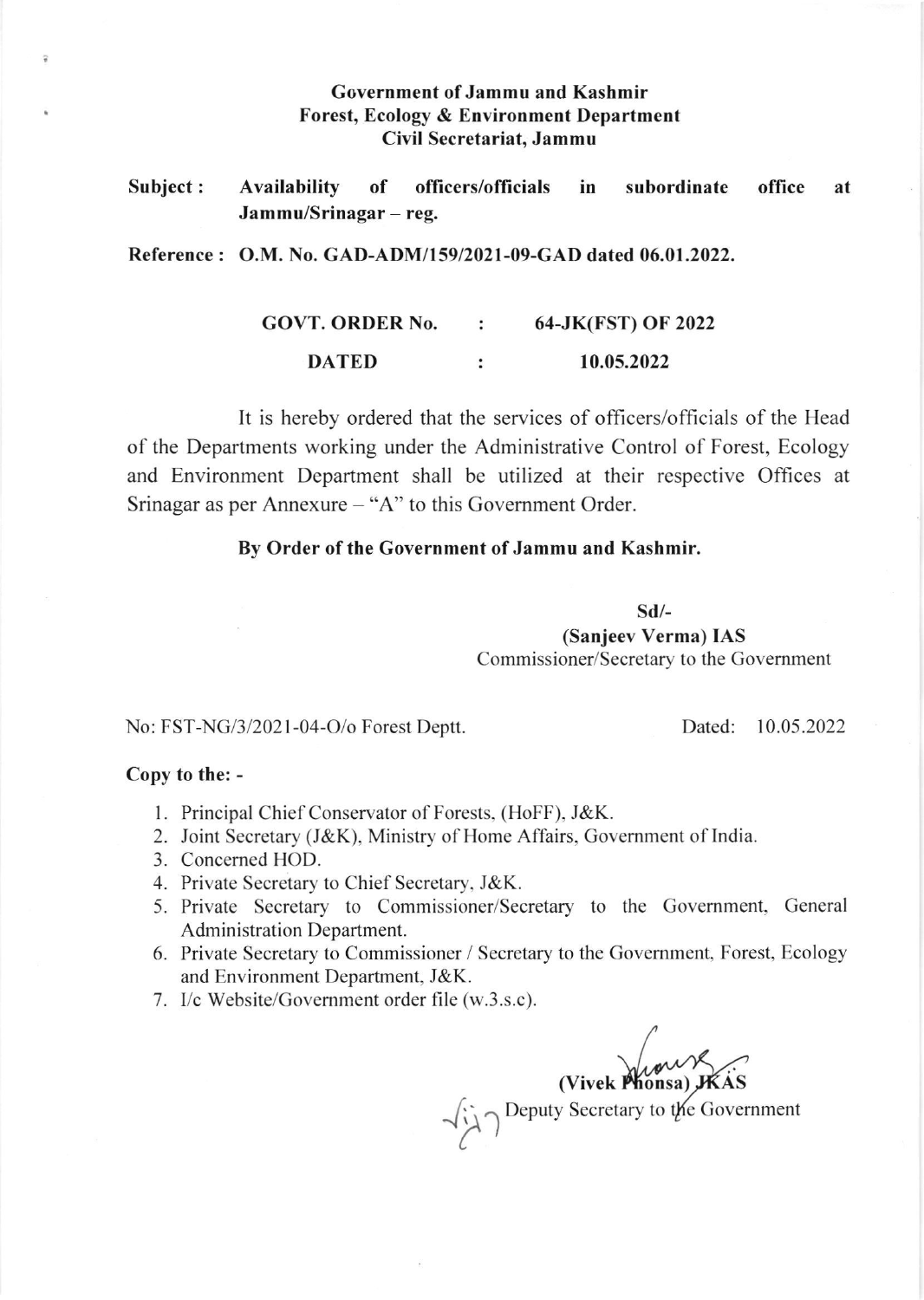## Annexure - "A" to Government Order No. 64-JK(FST) of <sup>2022</sup> Dated: 10.05.2022

| Department of Ecology, Environment & Remote Sensing, J&K |                                           |                                                          |  |
|----------------------------------------------------------|-------------------------------------------|----------------------------------------------------------|--|
| Srl. No.                                                 | Name of the Officer/official              | <b>Designation</b>                                       |  |
|                                                          | Ms./Mr.                                   |                                                          |  |
| 1.                                                       | Majid Farooq                              | Scientist<br>Staff<br>Jr.<br>Officer<br>$\sqrt{2}$<br>to |  |
|                                                          |                                           | PCCF/Director                                            |  |
| 2.                                                       | Ruchit Kumar                              | <b>Accounts Officer</b>                                  |  |
| 3.                                                       | Anil Saproo                               | EDP/PA to Director                                       |  |
| 4.                                                       | Qaiser Ahmad Shah                         | Field Assistant/Cashier                                  |  |
| 5.                                                       | Mohd. Ayoub Dar                           | Chauffer                                                 |  |
| 6.                                                       | Mohd. Abdullah                            | I/c Driver                                               |  |
| 7.                                                       | Sajid Sheikh                              | Helper/Com. Operator                                     |  |
| 8.                                                       | Ajeet Singh                               | Surveyor Gr-II/Driver                                    |  |
| <b>Forest Protection Force, J&amp;K</b>                  |                                           |                                                          |  |
| 1.                                                       | J. Frankoi, IFS                           | Director                                                 |  |
| 2.                                                       | Sayed Aijaz Zahoor                        | Law Officer                                              |  |
| 3.                                                       | Shujaat Rasool                            | EDP Supervisor/PA to Director                            |  |
| 4.                                                       | Mohd. Ayoub                               | Chauffer                                                 |  |
| 5.                                                       | Jungbhadur Singh                          | Chauffer                                                 |  |
| 6.                                                       | <b>Tawheed Ahmad Namak</b>                | FPF Watcher                                              |  |
| 7.                                                       | Manohar Lal Pandita                       | FPF Watcher                                              |  |
| 8.                                                       | Parvaz Ahmad                              | Safaiwala                                                |  |
| 9.                                                       | Sayima Jan                                | Jr. Assistant                                            |  |
| 10.                                                      | Pawan Kumar                               | Chauffer                                                 |  |
| Chief Wildlife Warden, J&K                               |                                           |                                                          |  |
| 1.                                                       | Sohail Ahmad Wagay                        | <b>Assistant Conservator of Forests</b>                  |  |
| 2.                                                       | Arif Ahmad Wani                           | <b>Senior Assistant</b>                                  |  |
| 3.                                                       | <b>Bilal Ahmad Bhat</b>                   | Senior Assistant                                         |  |
| 4.                                                       | Muzaffar Rasool                           | Junior Assistant                                         |  |
| 5.                                                       | Imtiyaz Majeed                            | Junior Assistant                                         |  |
| 6.                                                       | Hilal Ahmad Shah                          | Junior Assistant                                         |  |
| 7.                                                       | Ashiq Hussain Khan                        | Project Operator                                         |  |
| 8.                                                       | Rajinder Singh                            | Driver                                                   |  |
| 9.                                                       | Altaf Ahmad Khan                          | Orderly                                                  |  |
| 10.                                                      | <b>Gurmeet Singh</b>                      | Helper                                                   |  |
| 11.                                                      | Nisar Ahmad                               | Casual Labourer (Driver)                                 |  |
|                                                          | Soil & Water Conservation Department, J&K |                                                          |  |
| 1.                                                       | Mohammad ArifPaddar                       | ARO(ASCO), (Plg.)/DDO                                    |  |
| 2.                                                       | Mujeeb Mantoo                             | <b>JSA</b>                                               |  |
| 3.                                                       | Zaffar-Ul-Rehman                          | Jr. Assistant                                            |  |
| 4.                                                       | Mohammad Shafi Hafiz                      | Jr. Assistant                                            |  |
| 5.                                                       | Ashiq Ahmad Hakim                         | S.C. Guard/Cashier                                       |  |
| 6.                                                       | Nazira Akhter                             | Orderly                                                  |  |
|                                                          |                                           |                                                          |  |
| Department of Social Forestry, J&K                       |                                           |                                                          |  |
| 1.                                                       | Zuhaib Chowdhary                          | Dy. Conservator of Forests (C&E)                         |  |
| 2.                                                       | Khalid Manzoor                            | <b>Computer Analyst</b>                                  |  |

 $\frac{1}{2}$